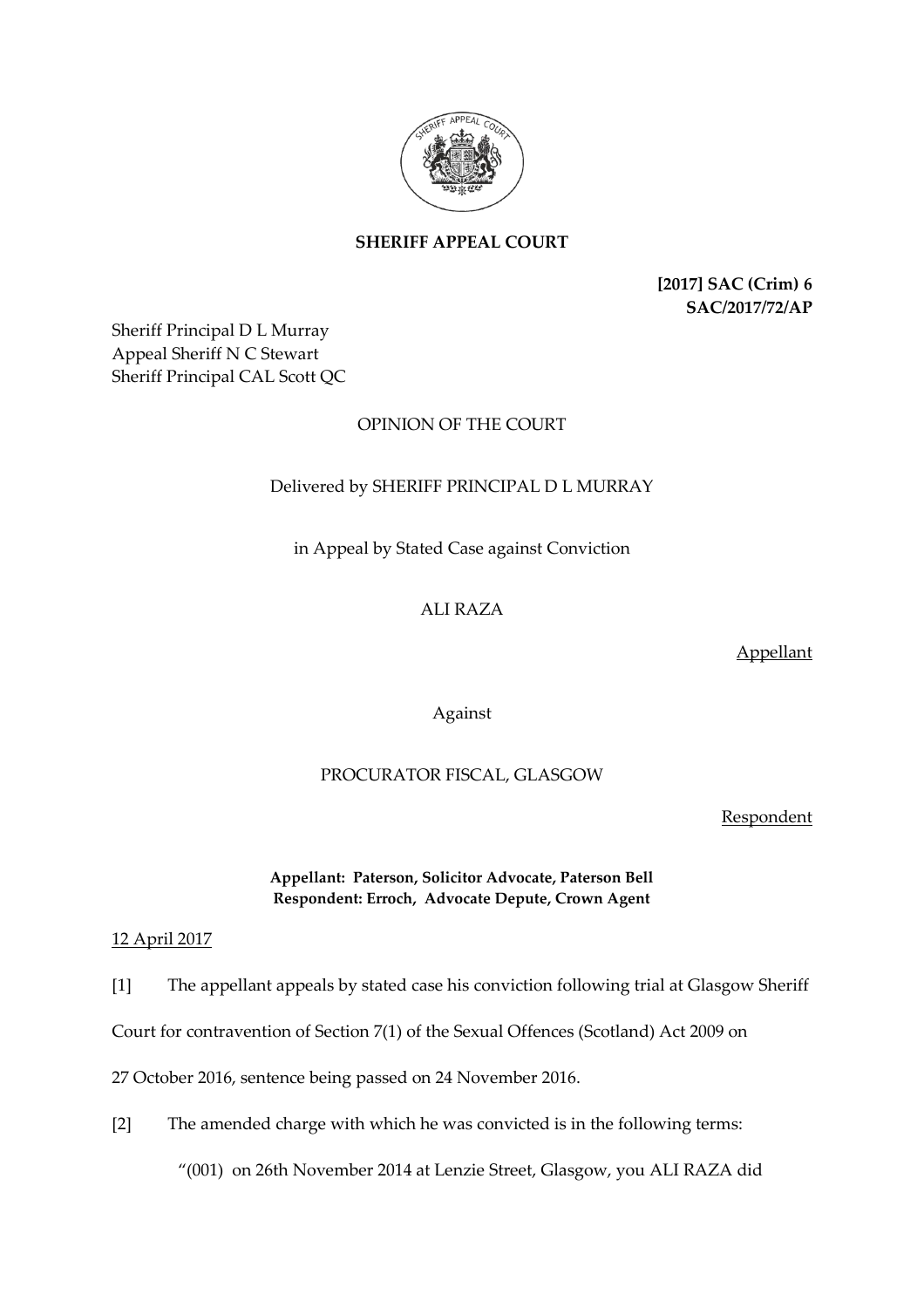intentionally direct a sexual verbal communication at AB, born 10.10.2000, c/o Police Service of Scotland, in that you did ask her to perform oral sex and to masturbate you and offer to pay her money for performing same; CONTRARY to Section 7(1) of Sexual Offences (Scotland) Act 2009."

[3] For the purposes of this appeal, the salient terms of Section 7 of the 2009 Act are as

follows:

"(1) If a person ("A"), intentionally and for a purpose mentioned in subsection  $(3)$ , sends, by whatever means, a sexual written communication to or directs, by whatever means, a

sexual verbal communication at, another person ("B")—

(a) without B consenting to its being so sent or directed, and

(b) without any reasonable belief that B consents to its being so sent or directed,

then A commits an offence, to be known as the offence of communicating indecently. …

(3) The purposes are—

(a) obtaining sexual gratification,

(b) humiliating, distressing or alarming B.

(4) In this section—

…

"verbal communication" means a communication in whatever verbal form, and without prejudice to that generality includes—

(a) a communication which comprises sounds of sexual activity (whether actual or simulated), and

b) a communication by means of sign language."

[4] The factual background to the events alleged on 26 November 2014 is set out in the

sheriff's findings numbered 1 to 9; the conduct of the appellant at findings 9 and 13; and the

response of the complainer at findings 11, 12, 15 and 17. The sheriff in her stated case poses

two questions for the Opinion of the Court, the first question being the essence of the appeal.

That question is in the following terms:

"Did I err in repelling a submission made on behalf of the appellant in terms of section 160 of the Criminal Procedure (Scotland) Act 1995?"

The second question is:

"On the facts stated, was I entitled to convict the appellant?"

[5] The appellant focused the appeal on whether the words said to be used and which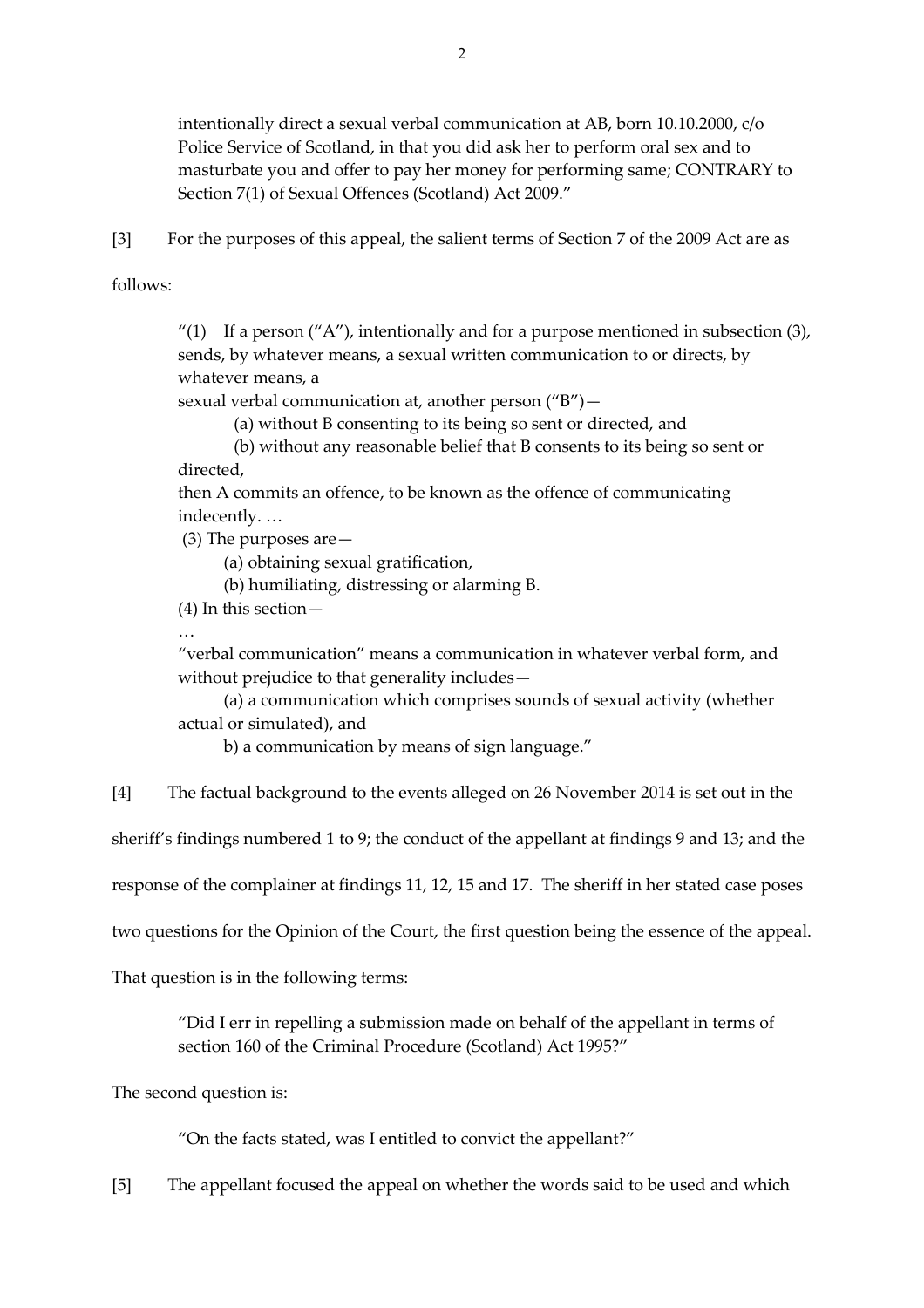flow through into the charge, have been corroborated. We were directed to finding-in-fact 10 which provides:

"[10] The appellant asked the complainer to give him a wank. He also asked her to give him a blow job. The appellant intentionally directed these sexually verbal communications to the complainer for the purpose of obtaining sexual gratification."

In finding-in-fact 14, the sheriff found:

"[14] The appellant said to the complainer "Are you scared I'm going to rape you?" It was noted that finding-in-fact [14] did not make any reference to this comment being made for the purpose of sexual gratification.

[6] The section 160 submission, recorded at page 17 of the Appeal Print, was to the effect that in order to prove the charge, the Crown required to produce corroborated evidence that the appellant had made a sexual verbal communication. It was submitted that the terms of the communication narrated in the charge could not be corroborated by circumstantial evidence. This was a unique charge and it required corroboration of the words alleged to have been uttered by the appellant.

[7] The sheriff's reasons for repelling the submission under section 160 are recorded at paragraph 39 of the stated case. The sheriff did not accept that the precise terms of the sexual communication said to have been uttered by the appellant required to be corroborated. She considered that the actus of the charge was the intentional directing of a sexual verbal communication at the complainer and that the remarks the appellant accepted he made to her and to the police provided the necessary corroboration of the complainer's evidence. In addition, the sheriff narrates that on account of a series of features, including the complainer's age (13), her attire (in school uniform) and her having been lured to an occult location for an illegal purpose (the intended purchase of illicit drugs), she was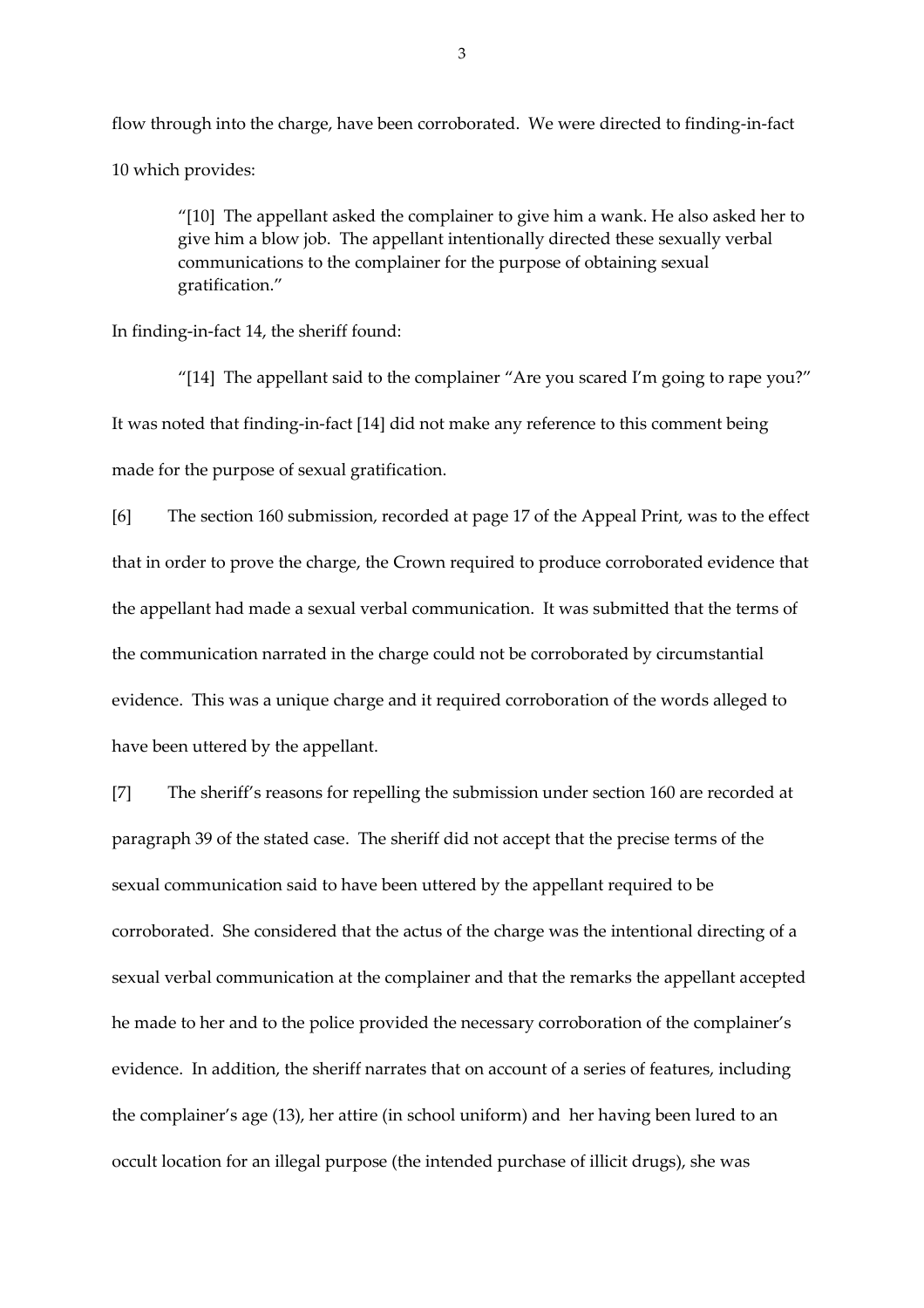satisfied the appellant had by his actions contravened section 7(1). [We conclude the reference to section 9(3) in the stated case to be a typographical error, and no issue was taken about this in the appeal.]

[8] The appellant's solicitor-advocate submitted that the phrase "Are you scared I'm going to rape you?" might not have been associated with sexual gratification and that there was no finding by the sheriff that these words were used for the purpose of sexual gratification. It was accepted that the appellant had asked the complainer for a hug, but again, there was no finding that those words were used for the purpose of sexual gratification. It was submitted that the age of the complainer, the circumstances in which the complainer found herself and her attire were not sufficient to provide the necessary corroboration of the verbal communication identified in the charge. The circumstantial evidence here was insufficient to corroborate the primary evidence of the complainer.

[9] The Crown opposed the appeal and invited the Court to accept the sheriff was entitled to repel the section 160 submission and to convict. Accordingly, it was argued that the first question in the stated case should be answered in the negative and the second question in the affirmative. With regard to the sufficiency of evidence the Crown submitted there did not require to be direct corroboration of the precise words used. The charge involved reference to oral sex and masturbation and to the appellant offering to pay the complainer money. Reference was made to the unreported case of Lyons v Procurator Fiscal, Glasgow dated 29 January 2014 where the High Court did not uphold the conviction. The advocate depute submitted that the case of Lyons could be distinguished as the corroboration of the offence available in the instant case was of much greater significance. The complainer's account was corroborated by reference to the appellant's response when detained and to his police interview wherein the appellant confirmed having asked the

4